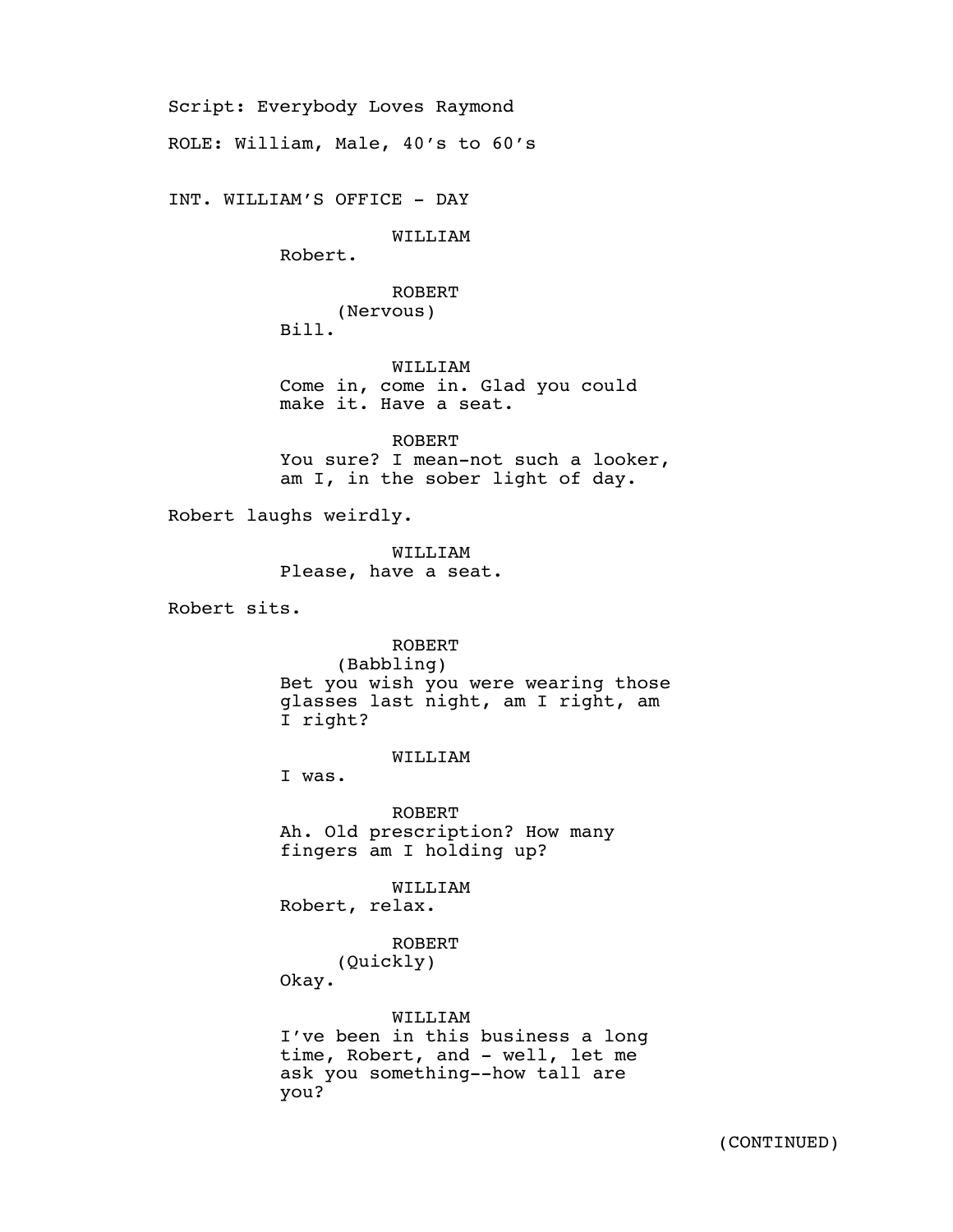#### ROBERT

Six-eight.

# WILLIAM

See that. Most of my guys top out at six-two. And a lot of guys your height are, well...they're more like...circus freaks. So with your proportions and natural good looks, I believe there could be a few jobs for you.

### ROBERT

Good looks, huh?

### WILLIAM

Sure, not "cover" looks, really, but, the bulk of my business is done in the pages between the covers where the model advertises everything from new cars to headache medicines.

# ROBERT

Oh, yeah, like that guy with the headache that just won't quit.

## WILLIAM

Exactly. No reason you couldn't be that guy.

### ROBERT

I could? I mean I could. I have headaches all the time.

## WILLIAM

But, just because I think so doesn't mean the advertisers will. You should know, this business can be brutal. Then again, it can also be very rewarding. Is this something you're even interested in?

# ROBERT Um, how rewarding?

#### WILLIAM

Oh, I don't know...a few print jobs a year, a commercial or two, a hundred thousand isn't out of the question.

Robert' s jaw drops.